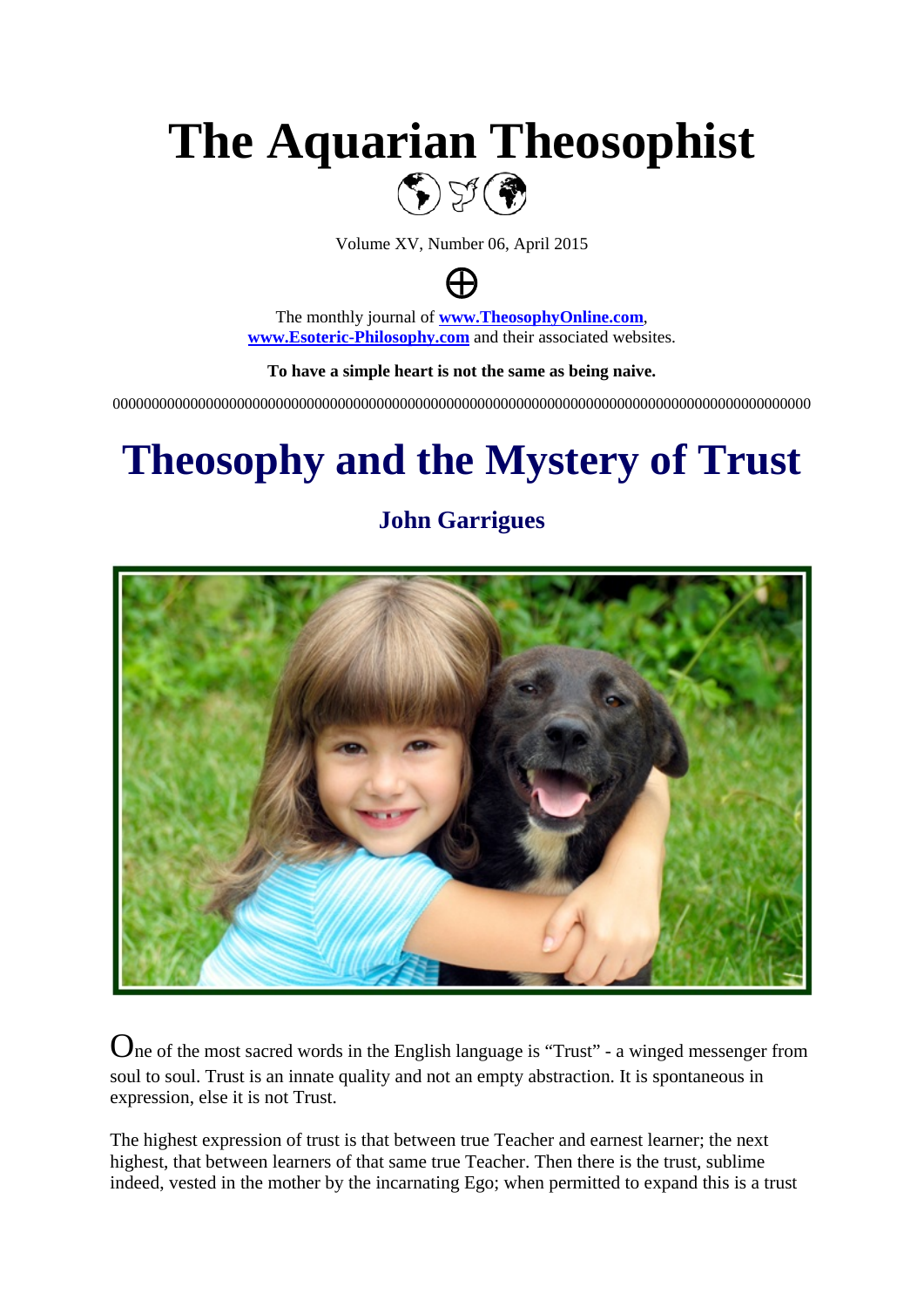which will encompass the whole immediate family and extend in the progress of time to neighbor, to community, to state and nation and thus to the world. Upon reflection it becomes evident that *no* action would be instituted by beings, were it not for an underlying, spontaneous trusting that "Life sustains all forms requiring life".

Can a nation survive which has not this basic quality as foundation? The answer must be in the negative, well attested and corroborated by history. The same sad results accrue where there is not spontaneous and sustained trust between nations or between individuals: a rupture of friendship and a separative basis becomes the rule. The history of the past affords valuable enough criterion, but for the student of Theosophy there is abundant, immediate history yielding lessons of the greatest import on the principle and application of Trust.

The teacher, H. P. Blavatsky, came into a distrusting and a mistrusting world carrying a Message of Trust from Those whom she trusted and who trusted her. Her life and work bear witness to the fact that H.P.B. also trusted in humanity, in her own power to teach and in humanity's power to learn; therefore, her Great Sacrifice. Humanity in the mass failed to trust her, as is well known by the few students of the philosophy she brought.

If Trust is innate, why does it lack expression? This is not an unsolvable mystery, for Man has the self-conscious power to choose - a power used for untold centuries to place trust in anything and everything *outside* the man himself. Mankind in its infancy and periodically thereafter was instructed as to "right behaviour" by those Elders Brothers of the race who themselves reached their high estate through observation and experience, and who in their turn had been helped in their progress by still other Elder Brothers of a Line which reaches back and yet further back into the night of time.

The Path of self-induced and self-devised exertion being thus plainly marked, mankind has had to make efforts on its own account, else no lesson would be truly learned. It was, then, in efforts at application where failures occurred; with failures came a gradual loss of the sense of individual responsibility; concurrent with this loss came some to set up claims as teachers and guides. Trust in this manner misplaced, there sprang up ideas of personal gods, formal religions, vicarious atonements and in time the reign of the doctrine of irresponsibility. But even these evils besetting man - brought on by himself - come to the end of their cycle.

It was at the closing of such a cycle that H.P.B. struck a fresh key-note for a better and brighter era. She knew the time as a transition period in the history of man, when every system of thought, science, religion, government, and society was changing; that such a period lends itself to the promulgation of true ideas, but also opens the door to abuses of every description, especially of those who volunteer to direct the newly-shaping current of thought into constructive channels. Distrust and mistrust become equally powerful forces with Trust. But, just as in the case of those few brave souls who risked all to establish this Republic [*the United States of America*], so H.P.B. found a few volunteers to help found and foster the theosophical movement once more in the world of men. She found a very few who trusted her, and who kept alive the Movement she started. There are more now than in her time to carry on, but not too many as yet! It is evident that the spontaneous Trust does not yet find expression as it ought, after more than fifty years. **[1]**

William Q. Judge, who trusted H.P.B., and whom she trusted, once quoted some words to arouse that Trust innate in the heart of everyone who reads them: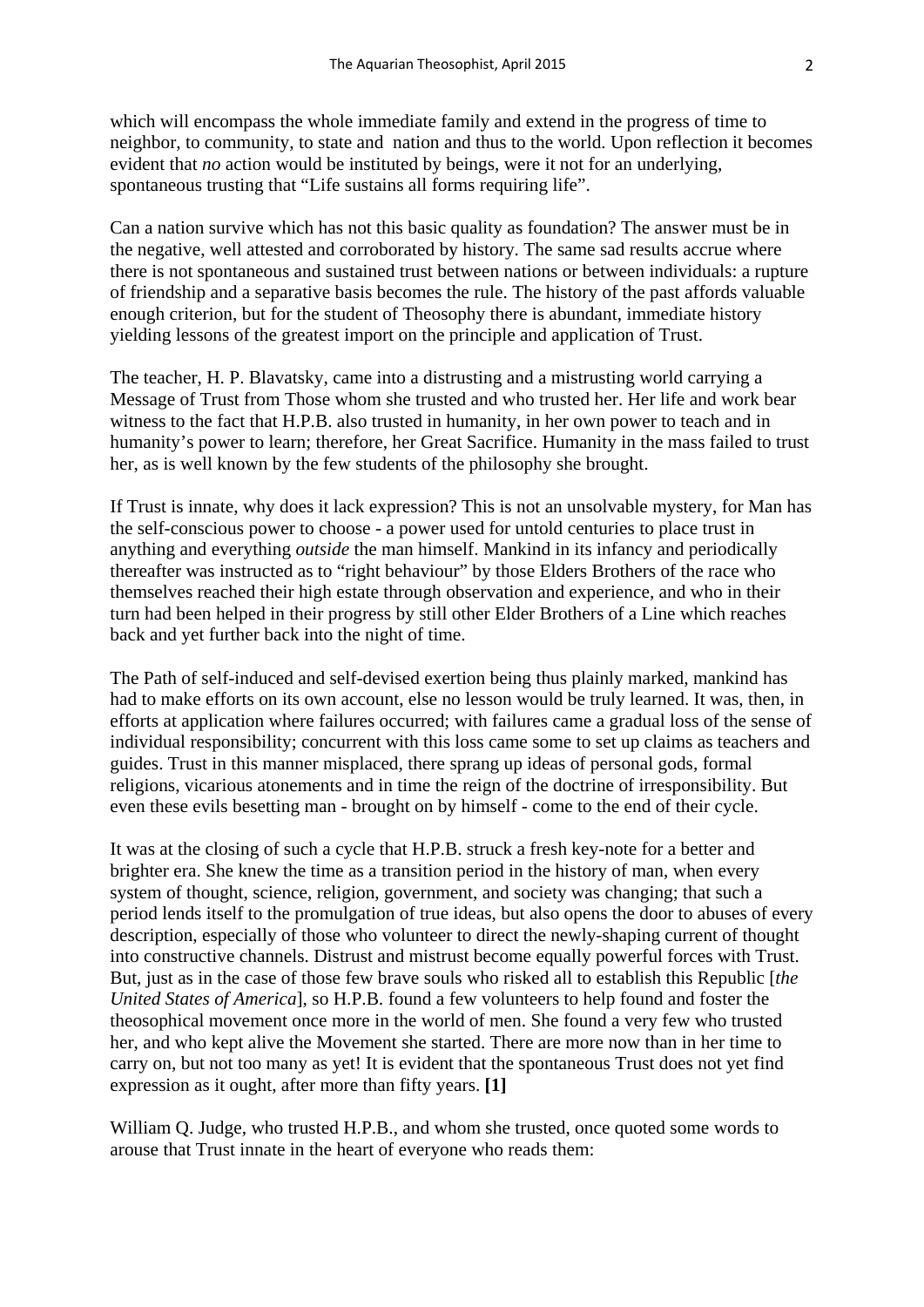"We appeal therefore, to all who wish to raise themselves and their fellow creatures - man and beast - out of the thoughtless jog-trot of selfish everyday life. It is not thought that Utopia can be established in a day: but through the spreading of the idea of Universal Brotherhood, the truth in all things may be discovered. What is wanted is true knowledge of the spiritual condition of man, his aim and destiny. Such a study leads us to accept the utterance of Prajapati to his sons: 'Be restrained, be liberal, be merciful', it is the death of selfishness." **[2]**

And Robert Crosbie, who founded the United Lodge of Theosophists in Trust to the Teachers, said: "… To me it seems that 'trust' is the bond that binds, that makes the strength of the Movement, for it is of the heart."

#### NOTES:

**[1]** The theosophical movement was founded in 1875. The present article was first published in 1934. (CCA)

**[2]** Garrigues is quoting an article entitled "The Path". See "Theosophical Articles", W. Q. Judge, Theosophy Co., Los Angeles, Vol. II, p. 572. (CCA)

000

The above text was first published at "Theosophy" magazine, Los Angeles, in May, 1934, pp. 307-308. It had no indication as to the name of its author. A 2015 analysis of its style and contents indicates it was penned by John Garrigues (1868-1944). Original title: "**Trust**". Regarding the criteria used in identifying texts by J. G., see the article "Life and Writings of John Garrigues", by Carlos Cardoso Aveline. The text is available at [www.TheosophyOnline.com](http://www.theosophyonline.com/) and its associated websites.

### **The Head and the Sun**

In astrology and theosophy, the correspondence is well-known between the sun and the human heart. Not everyone takes into consideration the fact that an enlightened mind becomes one with the heart and emerges, by its own dynamics, as a miniature of the sun. The teaching is present in the Mahatma Letters.

### **The Patience of a Lightning**

In seeking the truth, patience is as necessary as vigilance, for some facts have the speed of a lightning.

Although one must develop detachment and a sort of indifference regarding the external world, it must be compensated by the ability to quickly respond in a intense way to any new situation that may be significant.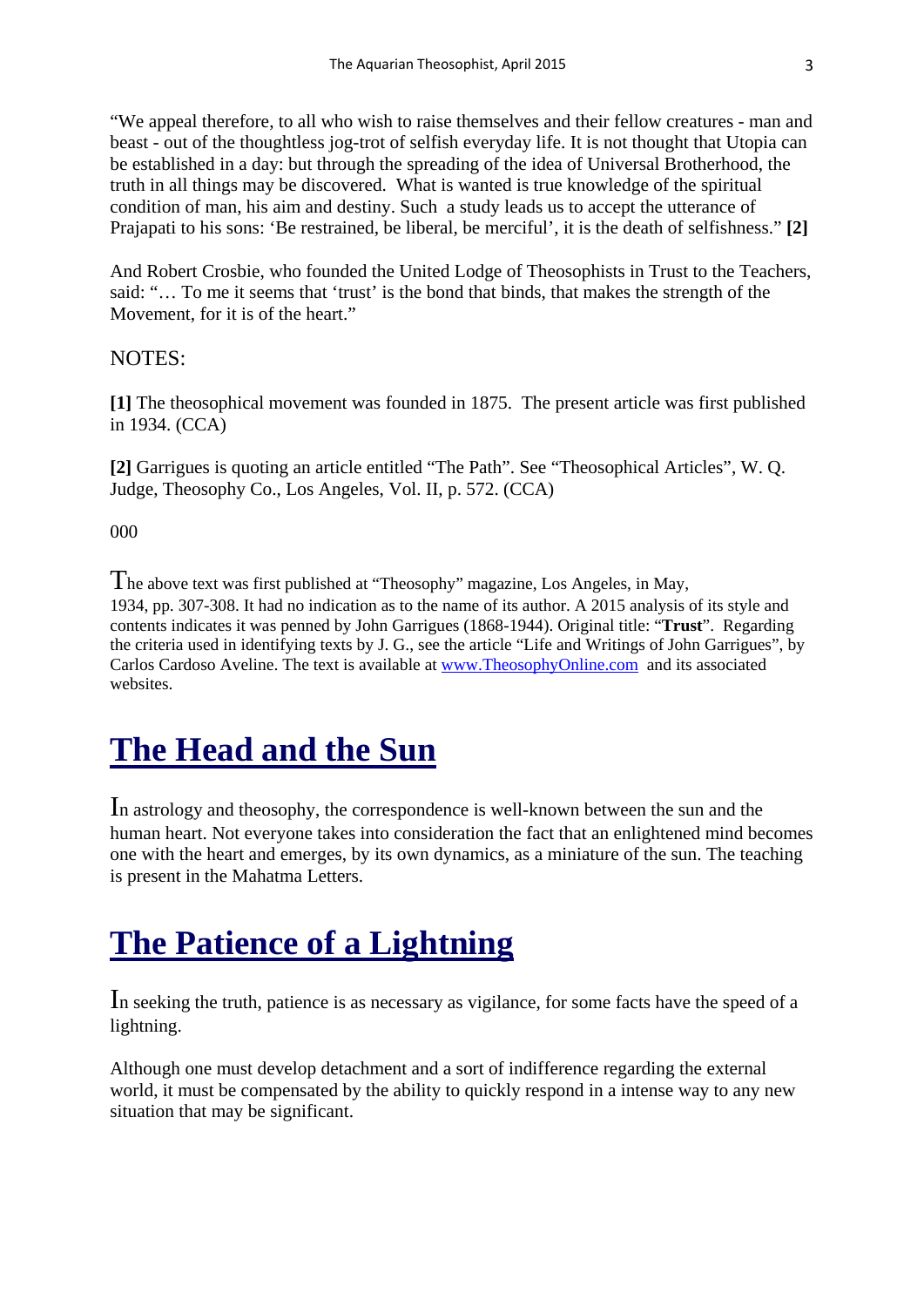## **Envy and Friendship The Alchemical Fever in Esoteric Circles**



 $\mathbf{A}_s$  the path to wisdom is made of challenges and opportunities, humbleness is of the essence.

One must see the mistakes, before correcting them. And it is inevitable to correct mistakes before one can ever get rid of the defeats they cause.

The apparent death of ethics in significant circles of esotericism is not an isolated fact. **[1]** It also does not occur by chance.

Facing the opposite of spiritual intelligence constitutes the price to pay for evoking the highest levels in human nature. To believe that "all is nice" about the path to wisdom is the surest way to failure: the alchemy of the search for wisdom cannot be done except in a high temperature. In groups, as in individuals, ignorance must undergo a sort of fever. It has to keep boiling for some time for its liquid form to evaporate, and then become lessons in wisdom that people can learn.

The fever caused by the presence of sacred teachings in the lower nature of esoteric circles can cure the disease of ignorance; it can also kill the groups whose metabolism can't resist the fever.

Competition, open or disguised, produces active envy, ill-will, falsehood, backbiting, treason and disloyalty in esoteric circles. And whence comes competition?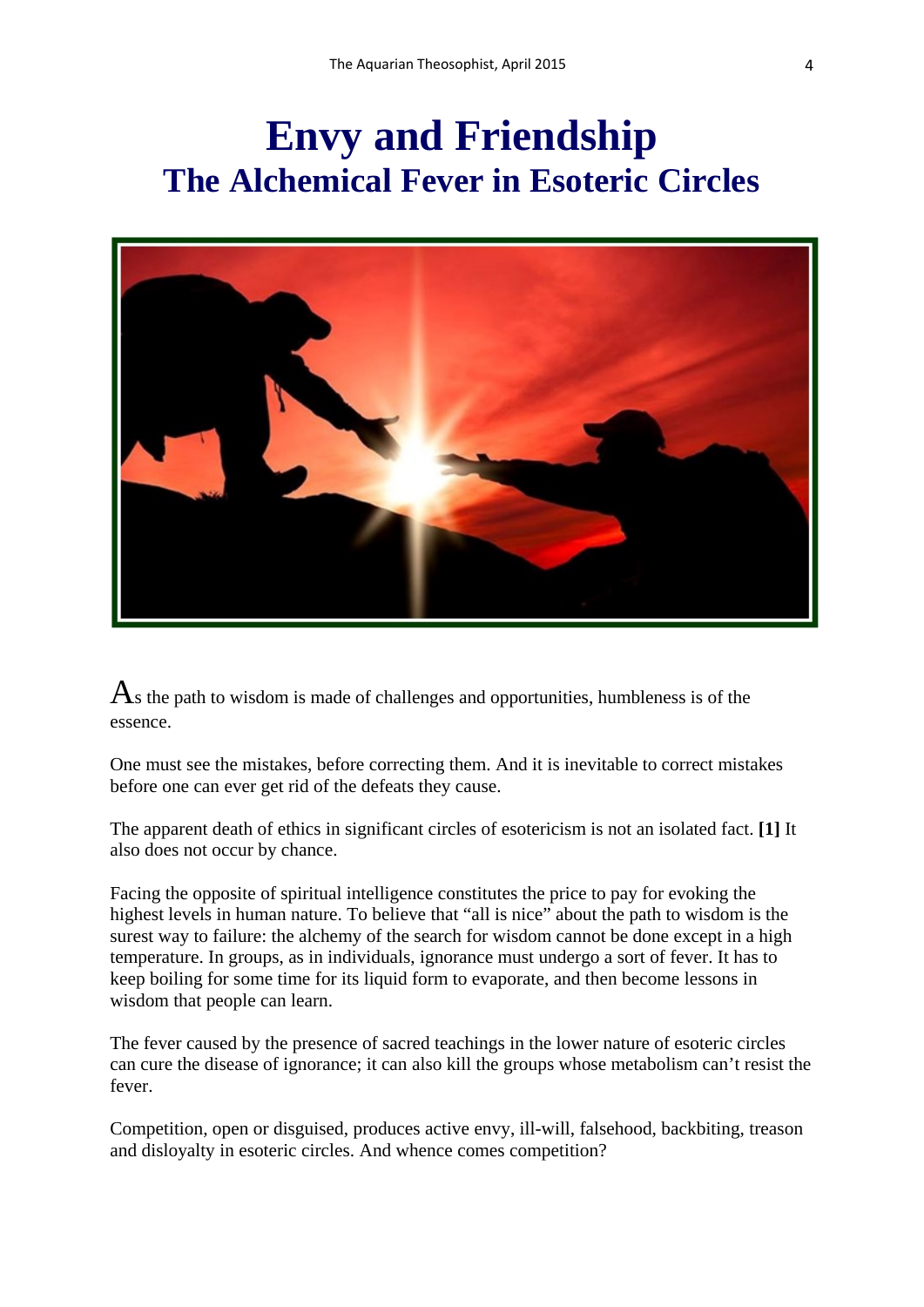Naive students of theosophy, misguided by a superficial Pedagogy and false teachings, may have in their hearts a vague goodwill towards mankind.

Their admiration for wise beings or sacred teachers (sometimes imaginary) is mixed with an expectation that they themselves will be guided into the condition of sages, and be loved and admired by many. As they are pressed by facts to see that such personal illusions do not make sense, they get bitter regarding their fellows' progress; and they start to secretly celebrate their brothers' difficulties or failures. **[2]**

The antidote to such a mortal venom for theosophical groups is the creation of a cultural environment where ceremonialism, love for power-positions, politicking, moneymanipulation and subtle forms of illegitimate power are calmly but severely exposed.

Just like the Medusa of ancient Greek mythology, the practice of posturing and make-believe adopts many new forms, which must be identified, unmasked, and defeated a hundred times until one destroys the root-cause of ignorance.

The individual task of building Antahkarana, the "bridge" to one's own spiritual soul, is among the main sources of legitimacy in any theosophical association.

Envy, competition and related forms of ill-will are deadly antahkarana-extinguishers. They destroy theosophical associations from within, leaving only psychological masks and material buildings intact. Therefore subconscious and semi-conscious mechanisms of hatred and envy must be identified from the start. They constitute severe obstacles to fools and close before them the Doors of true Knowledge.

Envy implies a desire to steal from the other, or to deny his progress. It is a sure sign of problems in the connection to one's own higher self. A feeling of competition comes from the negative aspects of the animal world: brotherliness, on the other hand, proceeds from the positive aspects and is also divine in nature.

If one is in inner contact with anything sacred, one suffers by seeing the faults of others, and rejoices in seeing the victory of his fellow humans. Someone who is interested in learning will try to be friends with those who may know better than him, and will be grateful to them. A humble admiration leads one to devotion and powerfully expands his ability to understand life.

The health of a theosophical group and of every group of idealists depends on the individual combination of altruism and realism; of generosity and vigilance; of optimism and rigor.

An effective knowledge of the divine world works together with a knowledge of the selfish impulses and an understanding of their ability to disguise themselves as if they were noble. Thus the worst aspects of the probationary fever are defeated.

When the right alchemical combination of the sky and the earth takes place on an individual plane, its creative equilibrium can be shared with others while the inevitable process of karmic tests goes on. Such a vigilant harmony gradually becomes a cultural element and a living factor in the building of a better and stronger theosophical movement, which as time passes will be ever more useful to mankind.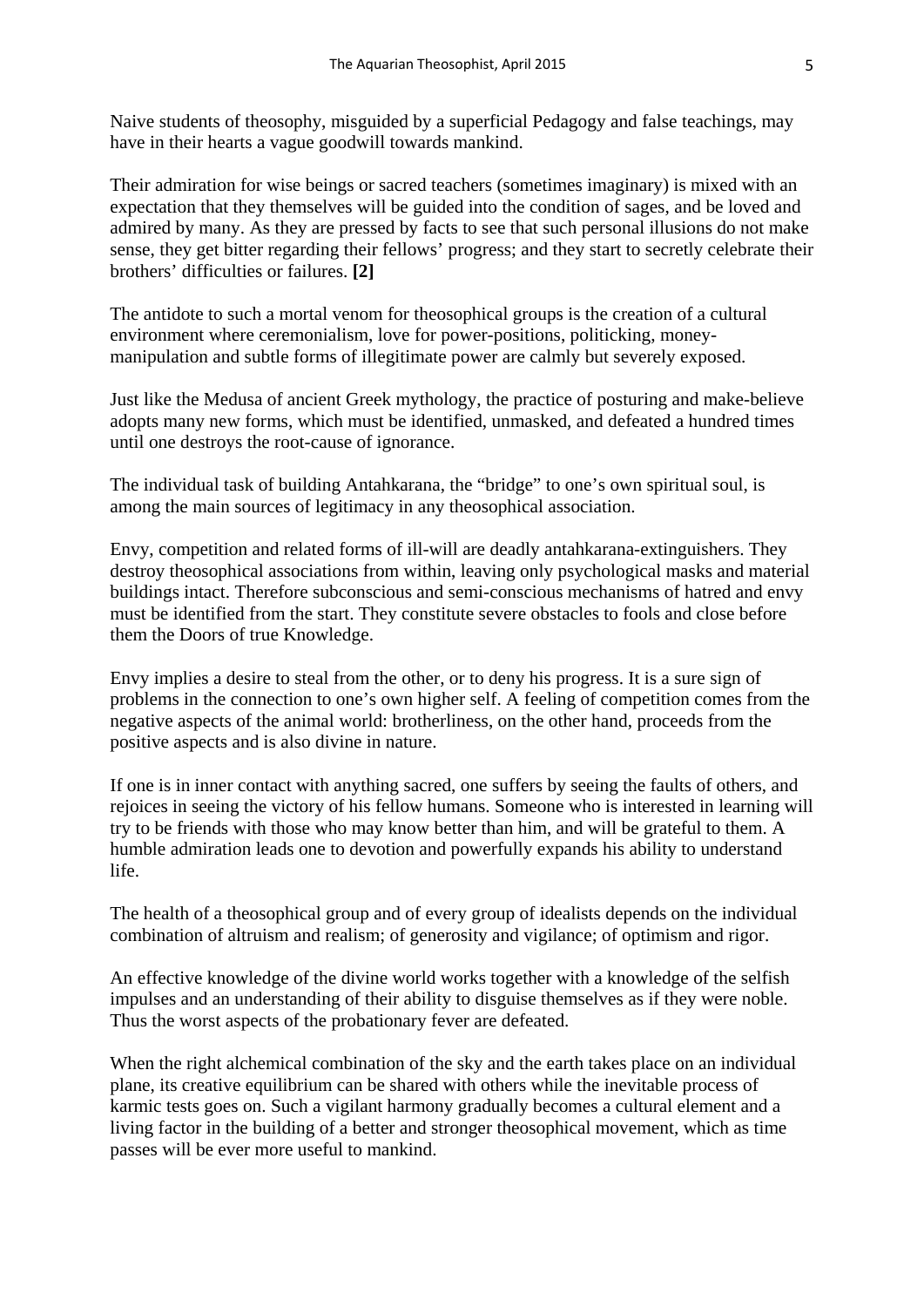### NOTES:

**[1]** The Adyar Society and the other main currents of the nominal theosophical movement face an ethical and institutional crisis in the first half of 21st century.

**[2]** The final stage in the road to failure is the practice of intentionally placing obstacles along the path of those whom one has a duty to help.

000

# **Why One Must Remember the Holocaust**



 $\bf{A}$  superb video and a lesson in History:

#### **[www.youtube.com/watch?t=16&v=1FbxnWrBaDw](http://www.youtube.com/watch?t=16&v=1FbxnWrBaDw)**

Christian nations will have to awaken from a bad dream: their long-standing anti-Semitism. Theosophists can work to make it easier for Christianity to open its eyes before another catastrophe takes place. Christian culture is invited by Life to pay its karmic bills to History and be humble again, so that it can learn the bright lessons now waiting for it.

000

**In his 1943 book** "**Between Tears and Laughter**", Lin Yutang writes that before the world finds peace, it must adopt a Philosophy of Peace.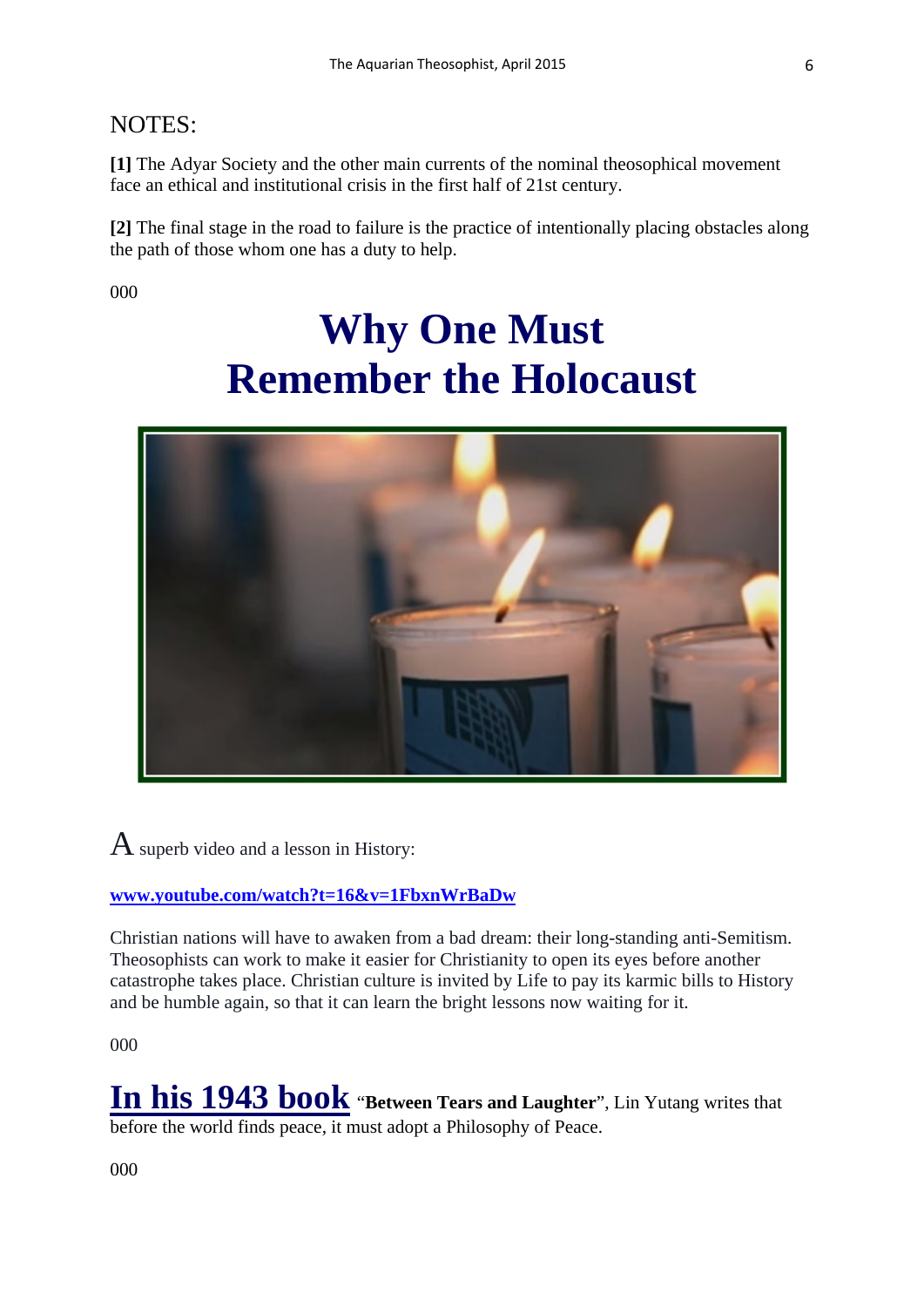## **How to Find the Master Useful Information For an Effective Search**



Since time immemorial, the topic of searching for the Master is seen as sacred in Eastern traditions. In the West, too, every student of mystical traditions looks for a guide, a teacher, a safe guiding system.

In that regard, the timeless Pedagogy of classical theosophy says that one should calmly examine in the first place the following question:

"What exactly is the Master to be looked for?"

In practical terms, for every student who possesses a reasonable amount of common sense, the Master is fundamentally his or her own higher self, the immortal soul.

If the student can't find the light in his own consciousness, it will be a loss of time to search for it in the outside world. To follow this or that personality is almost certainly worse than useless.

On the other hand, the truth-seeker who has adopted the right method acknowledges all beings as his masters. If the student knows how to learn, he takes lessons from everything and every situation, and does not get too dependent on any external source of knowledge.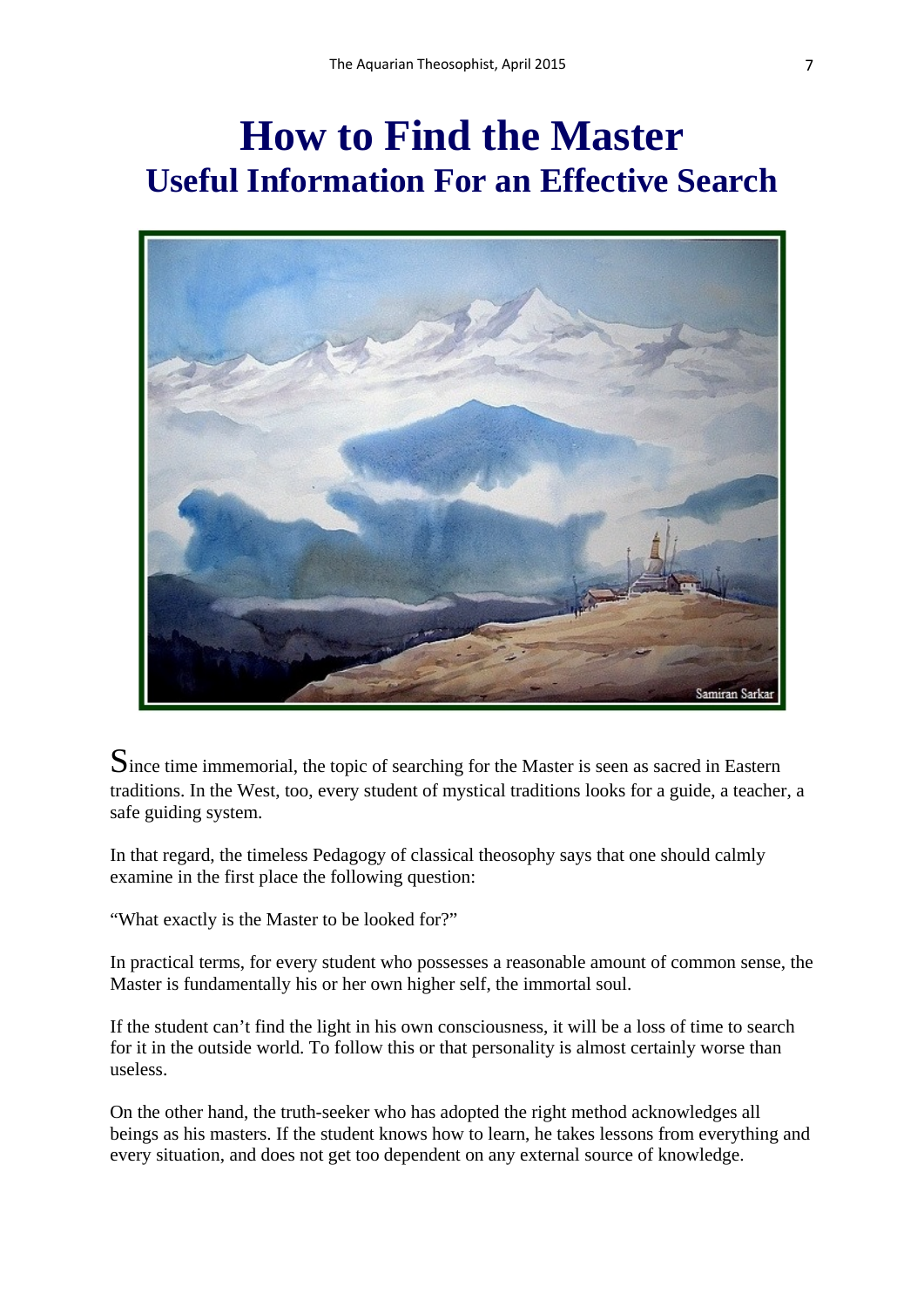The true teacher, on his turn, teaches the student how to learn. He helps his disciple to acquire knowledge in conscious and independent ways, by observing his interaction with all beings, including the ones who are not his friends.

The real master is, therefore, transcendent. He acts in every aspect of life. The most effective teacher is the voice of the silence, the center of peace and source of ethics situated in the heart of one's soul.

The role of the Masters of the Wisdom which inspire the theosophical movement is to give helpful elements for each student to autonomously activate his own higher levels of intelligence and gradually transfer to them his main focus.

Taking into consideration these basic points, we can better observe and understand the following fragment from the Buddhist literature:

"Make a parchment with your abraded skin, Make a pen with your bones, Make your blood become ink And write the teaching of the Master". **[1]**

The image means that, in order to tread the path to wisdom, the pilgrim must leave aside the indulgence and love for comfort that are often present in the lower self. Thus one can express on the physical plane the substance of spiritual soul.

(CCA)

#### NOTE:

**[1]** From the book "**Buda e o Budismo**", by Maurice Percheron; Editora Agir, RJ, Brazil, third edition, 1994, p. 77. This is the Portuguese language edition of the French work "**Le Bouddha et le Bouddhisme**".

### **In Order to Change One's Karma**

The yoga sutras of Patanjali teach students to systematically replace wrong thoughts and ideas with correct and truthful ones.**[1]**

Performed in the context of the search for universal wisdom, this practice changes the karma of the individual and enables him to transcend socially organized mediocrity, while strengthening his connection to the higher aspects of the karmic Law.

NOTE:

**[1]** See Book II, aphorisms 33-34: <http://www.theosophyonline.com/ler.php?id=3681#.VTkYoCFVikp> .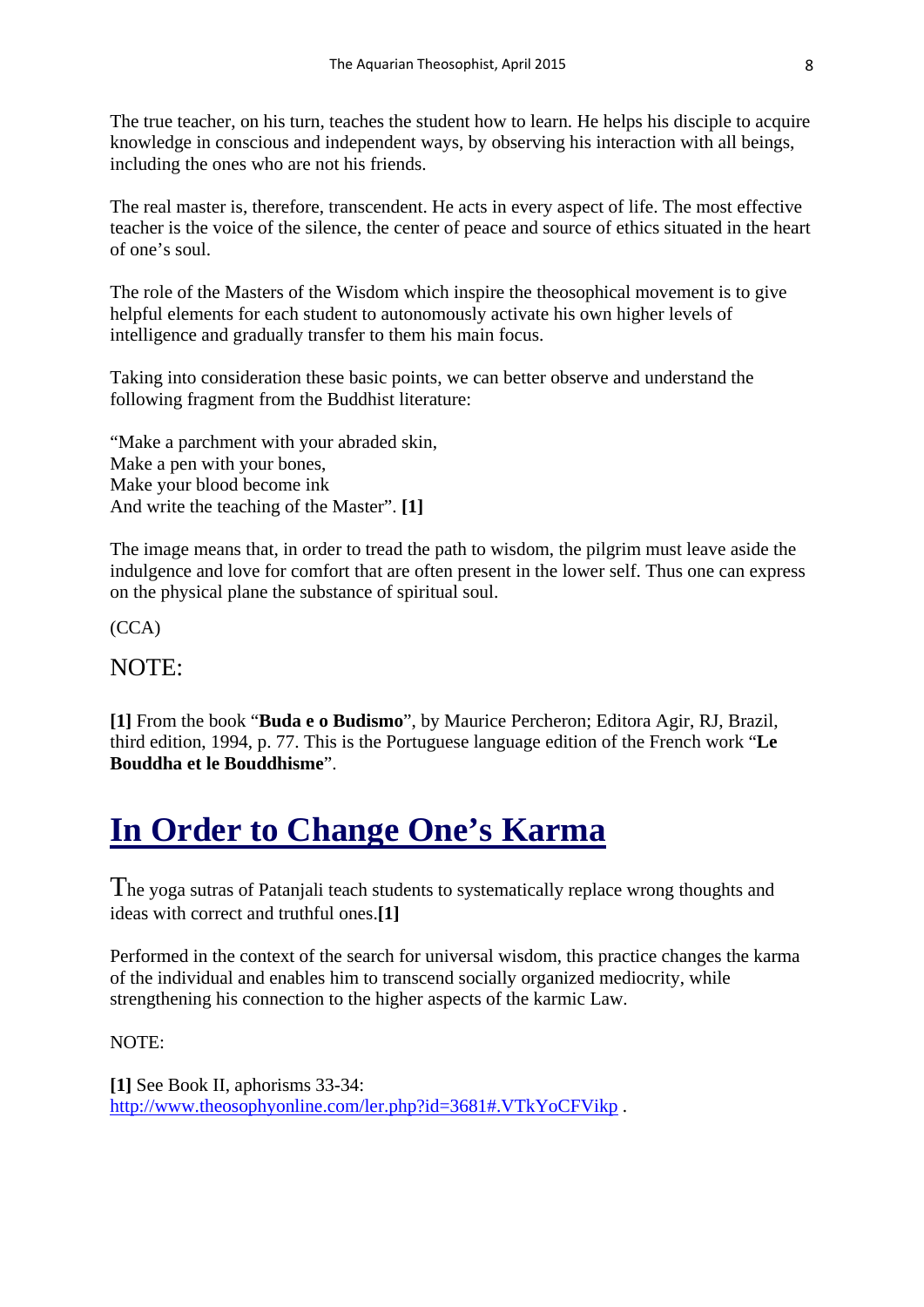## **Theosophical Action: Four Online Bookshops**



 $B_{\text{ooks}}$  and libraries play a central role in the theosophical effort: study and research are fundamental aspects of the learning process for every student of theosophy. **[1]**

The websites [www.TheosophyOnline.com](http://www.theosophyonline.com/) , [www.FilosofiaEsoterica.com](http://www.filosofiaesoterica.com/) and their associated blogs have more than 1,500 texts in five languages. This group of online libraries can be visited anywhere in the world, 24 hours a day.

Aiming at helping readers and researchers, we have now opened four online bookshops which are part of the larger editorial work coordinated in English by "E-Theosophy" and "The Aquarian Theosophist".

Selling books in English and Portuguese, two of the online bookshops operate from Portugal. These are their websites and Facebook pages:

#### **Raja Yoga Books**

[www.rajayogabooks.com](http://www.rajayogabooks.com/)

Facebook: [www.facebook.com/RajaYogaBooks/app\\_410312912374011](https://www.facebook.com/RajaYogaBooks/app_410312912374011)

### **Lotus Books**

[www.lotusbooks.net](http://www.lotusbooks.net/)

Facebook: [www.facebook.com/livrarialotusbooks](http://www.facebook.com/livrarialotusbooks)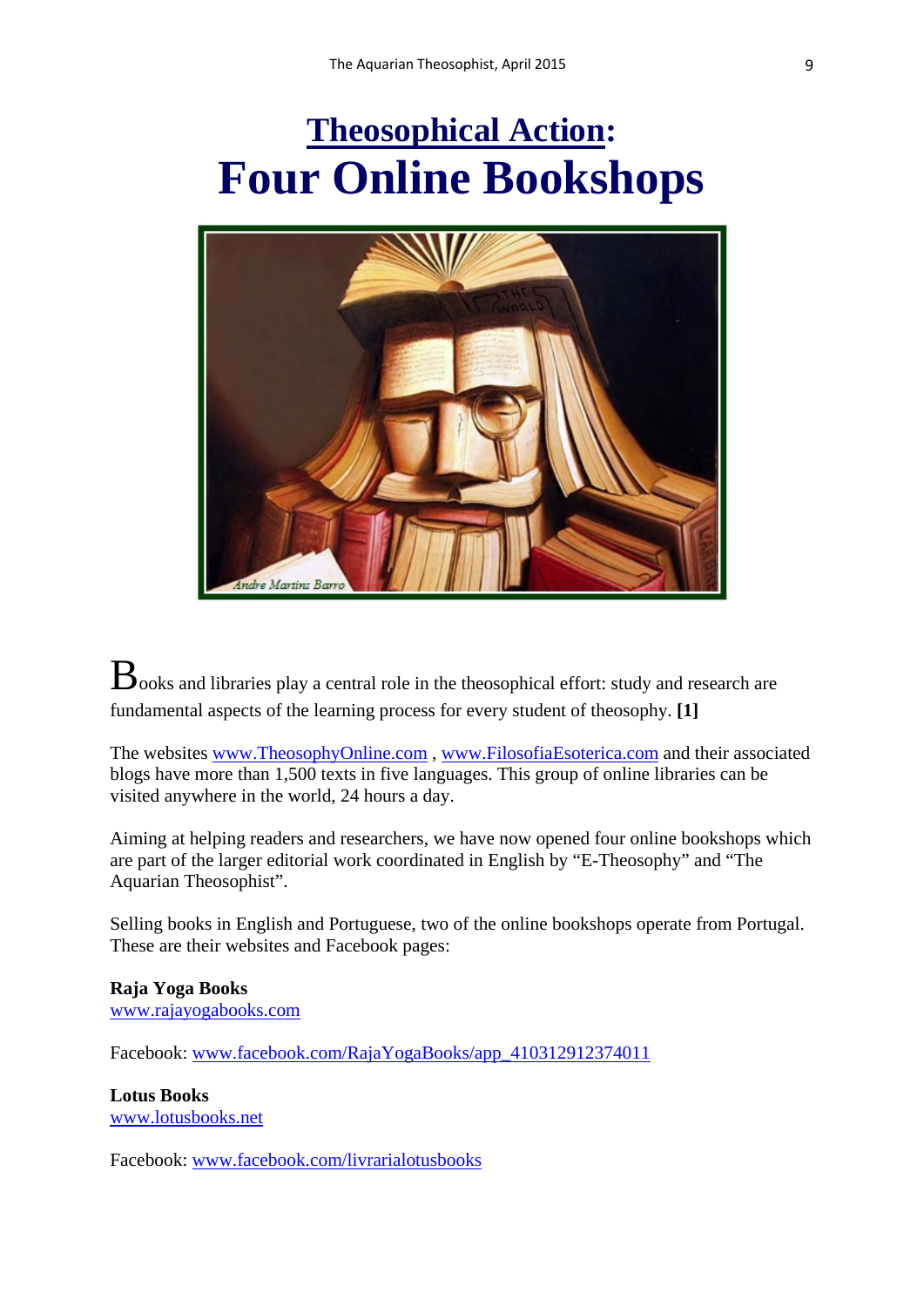These are our bookshops operating in Brazil, in Portuguese language:

#### **BH Livros**

[www.estantevirtual.com.br/bhlivros](http://www.estantevirtual.com.br/bhlivros)

#### **O Teosofista**

[www.livronauta.com.br/BookSearch.html?vendedor\\_id=79646](http://www.livronauta.com.br/BookSearch.html?vendedor_id=79646)

You are invited to visit our bookshops, to see the catalogs and share them with your friends.

(The Editors)

#### NOTE:

**[1]** Read the texts "The Importance of Esoteric Libraries" and "The Magnetic Influence of Books", by Carlos Cardoso Aveline, which you can find in our websites.

000

# **Practising Mindfulness in Schools**

### **Juan Pedro Bercial**

Mindfulness is well known as one of the parts of the Noble Eightfold Path, and it has been recently brought to the attention of the Western general public by some best-selling books by John Kabat-Zinn and Mark Williams, among others.

The practise of Mindfulness (from a secular point of view) has been introduced at Primary, Secondary and College level in the USA and the UK. **[1]** This is done partly in order to cope with the increasing number of students experiencing Mental Health issues (Bipolar Disorder, Anxiety, Anorexia, etc.) and conditions such as Attention Deficit Hyperactivity Disorder, or Attention Deficit Disorder. **[2]**

As a teacher in a College in the UK, who teaches Mindfulness to students, I find that there are some "by-products" (particularly an increased awareness) that students comment upon very positively. For instance:

"It is almost like a very silent voice in my mind". "I can respond calmly instead of just reacting".

The two statements show the "building in progress" of Antahkarana, and how the decisions in their lives can be more influenced by the Higher Manas.

As part of the Mindfulness course, the students come across this powerful quote by Viktor Frankl: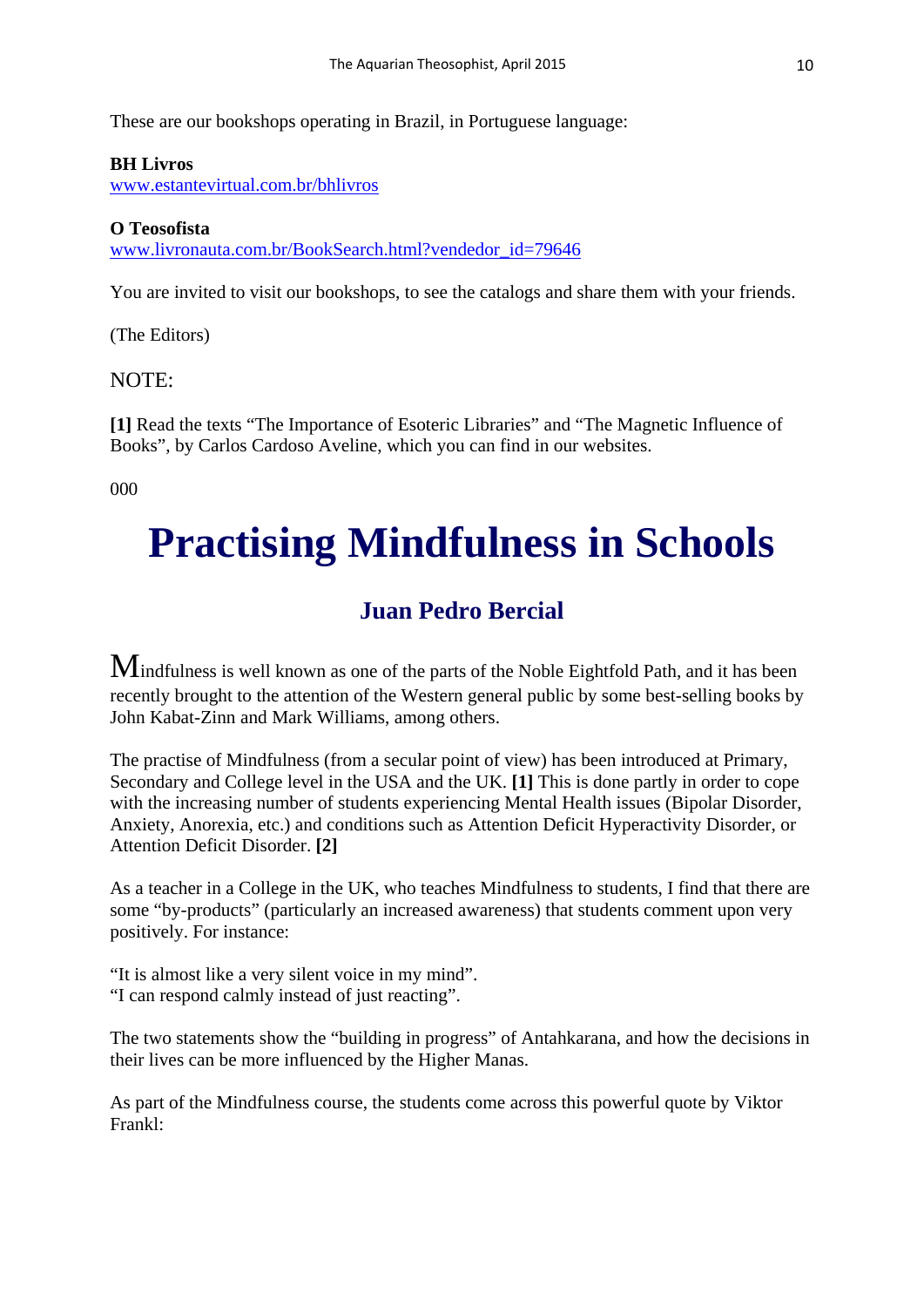"We who lived in concentration camps can remember the men who walked through the huts comforting others, giving away their last piece of bread. They may have been few in number, but they offer sufficient proof that everything can be taken from a man but one thing: the last of the human freedoms - to choose one's attitude in any given set of circumstances, to choose one's way" **[3]**

Anything that we can do to facilitate a bit of stillness in our young people's lives, may mitigate the amount of noise and "mind numbing" activities such as some modern music, video games, drug use, social media and other modern distractions. I wish I had been introduced to stillness at such early age.

### NOTES:

**[1]** In the US [www.mindfulschools.org](http://www.mindfulschools.org/) , and in the UK [http://mindfulnessinschools.org.](http://mindfulnessinschools.org/)

**[2]** See, for example: [www.nhs.uk/Conditions/Attention-deficit-hyperactivity](http://www.nhs.uk/Conditions/Attention-deficit-hyperactivity-disorder/Pages/Introduction.aspx)[disorder/Pages/Introduction.aspx](http://www.nhs.uk/Conditions/Attention-deficit-hyperactivity-disorder/Pages/Introduction.aspx)

**[3]** "Man's Search for Meaning (revised and updated)", by Viktor Frankl, Washington Square Press, 1985, p. 86.

## **A Simplicity of Heart**

To have a simple heart is not the same as being naive. There is a difference between transcending the complexities of life and being unable to see them.

The light of happiness shines best in a simple heart. However, one can only attain to simplicity by sharply identifying and saying "no" to all falsehood and make-believe.

## **The Duty of Impartial Justice**

Justice is about putting limits to error - especially intentional or half-intentional errors - and stimulating right action. He who protects mistakes cannot stimulate correct action. People must be accepted as they are: mistakes, however, have to be corrected and compensated in a reasonable time, and further mistakes avoided.

## **Noble Feelings and Right Ideas**

In order to learn about the most elevated, a feeling of devotion and respect is as necessary as the free investigation of the mind.

The soul intelligence is both intellectual and emotional in nature, and it is intense and sincere in the two aspects. The forms of intelligence where one can't find this simultaneity do not belong to the advanced aspects of spiritual soul. On the other hand, a predominance of noble feelings is preferable to any intense thinking disconnected from emotions. The heart is the center of wisdom: every wise mind is at the service of the heart.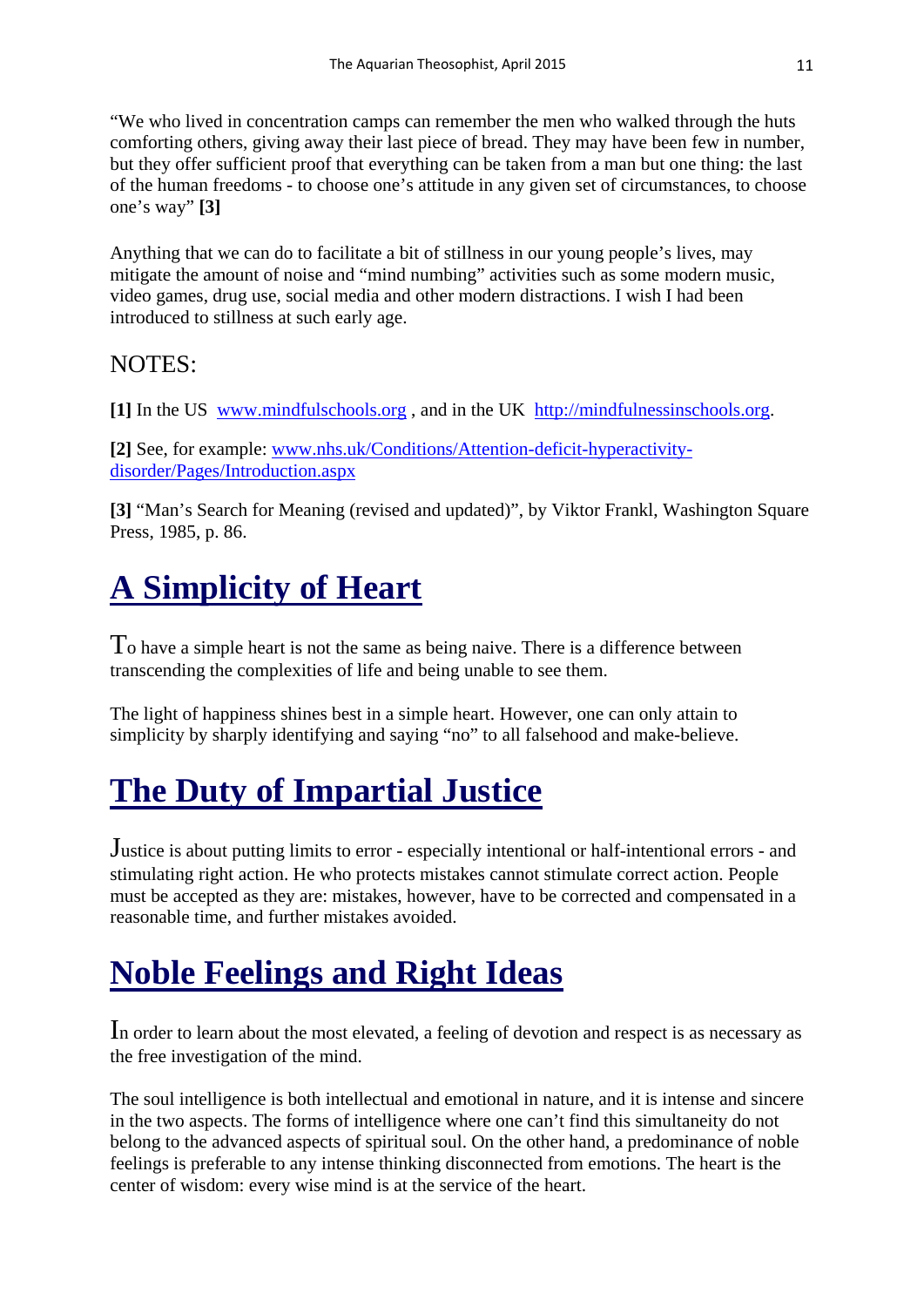## **Thoughts Along the Road Observing the Sacredness of Daily Life**



 $*$  An enduring joy of life results from right action.

\* Mutual help is the law of life.

\* Many live a noisy and anxious life in a sad attempt to avoid listening to their own soul.

\* The task of every human being is to build in his consciousness a ladder between the sky and the earth.

\* In esoteric philosophy, there must be a harmony among different factors like one's words, one's feelings, intentions and actions.

\* The world does not need empty words or speeches made of pure wind. Those leaders and institutions whose action is based on lies have no great future.

\* One should practice the art of listening to Nature. As the wind touches the leaves of a tree, they both talk to the human heart.

\* Self-control and self-respect attract blessings. Be calmly severe with yourself, and life will seem to be easier.

\* Detachment grants peace, and one must be able to say "no" to some situations, in order to preserve one's independence.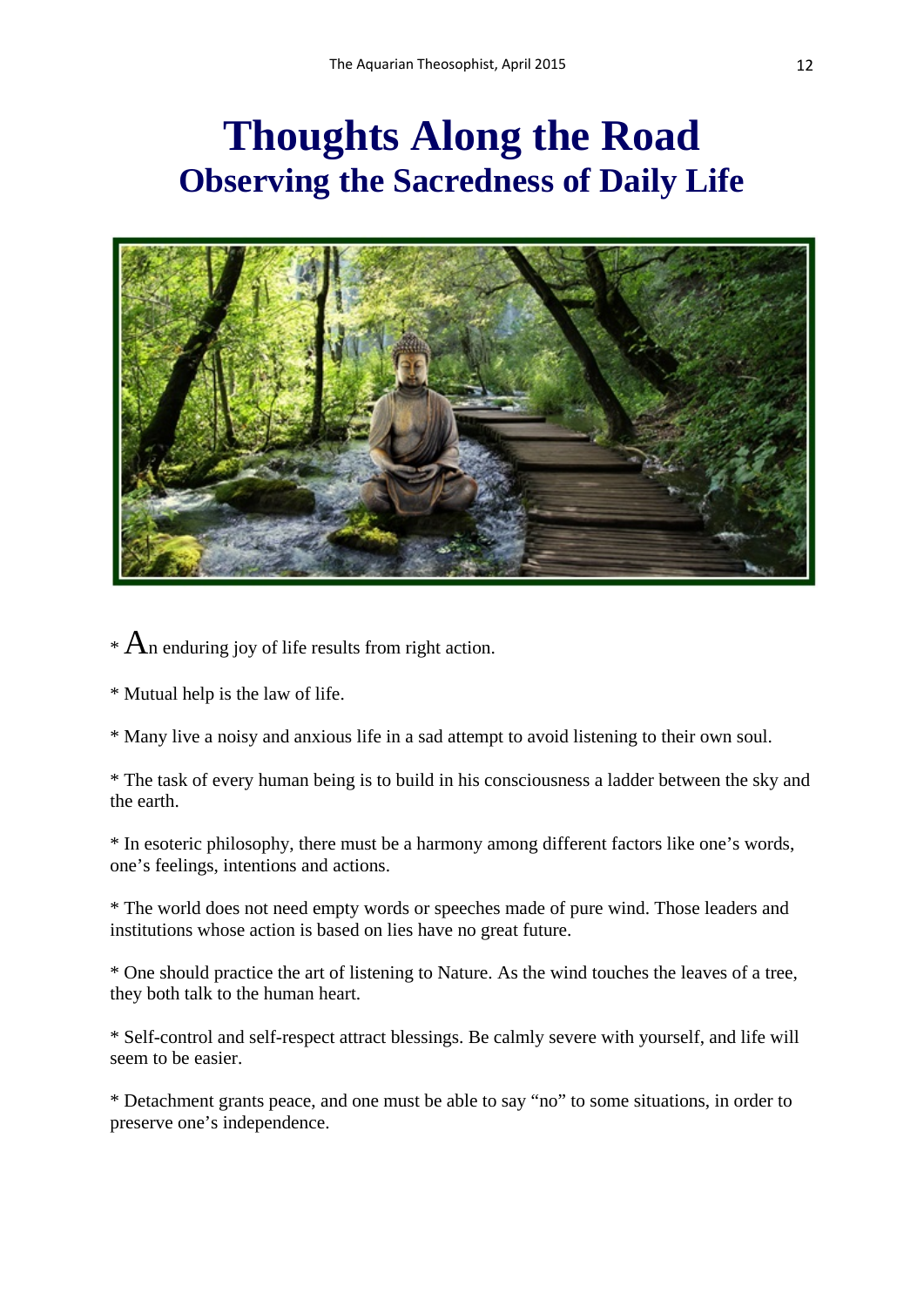\* By hearing the voice of the silence in the soul one attains to the point of equilibrium in his consciousness, and to the axis of symmetry, in his karma.

\* Remember life is not about punishment and rewards. Life teaches us wisdom all the time. We are its students. There is no need to be lazy in learning, and the lessons can be found everywhere around us.

\* Life is about self-responsibility. In theosophy, self-control is unavoidable. The consciousness of the student cannot be put adrift by external haphazard facts or random factors of astral nature.

\* The purpose of suffering along the path is to test the pilgrim's ability to keep his heart in peace. As long as there is the firm intention to try one's best, the uncomfortable moments pass while peace remains.

\* To preserve and to expand your good will means that you are able to sow good karma for yourself and others. Each day you should check and verify the quality of your good will, and "fix" it whenever necessary.

\* Actual freedom from ignorance does not occur just because one wants to obtain it. Detachment results from a knowledge of the many ways ignorance may work, and out of a commitment to constantly choose the way to wisdom and ethics.

\* Trees are intelligent beings and friends of all life. The intelligence of human beings needs to expand further, in order for them all to see and feel the intelligence of trees and interact with it in more responsible ways.

\* Danger is one of the teachers who guide the truth-seekers. It is impossible to work for the good of mankind without being challenged by various forms of organized ignorance. Because of the obstacles, we can better learn many and useful lessons.

\* It is not enough to have a good intention and noble goals. One's effort must be correctly managed. A realistic agenda is necessary for the present month and the months and years to come. Self-organization is a decisive factor in having efficiency.

\* Disguising animal feelings with beautiful or sophisticated speeches is not enough. As long as humanity is largely guided by animal instincts, there must be pain, fear and hatred. Selfrestraint and voluntary simplicity are among the main sources of happiness.

\* Spiritual ignorance consists in wasting life's energies. Wisdom expresses itself in the preservation of the vital force and in its correct and brotherly use. One must observe, therefore, in which aspects of daily life we make a wise use of our energies, and in which aspects our efficiency ought to be improved.

\* While observing life one can easily see that deep, peaceful silence is bliss. The source of wisdom is in a place situated above all sounds and away from any images. However, one must deserve silence and bliss so that they are not a passing experience. Right action and right thought help create the necessary conditions for a lasting peace of mind.